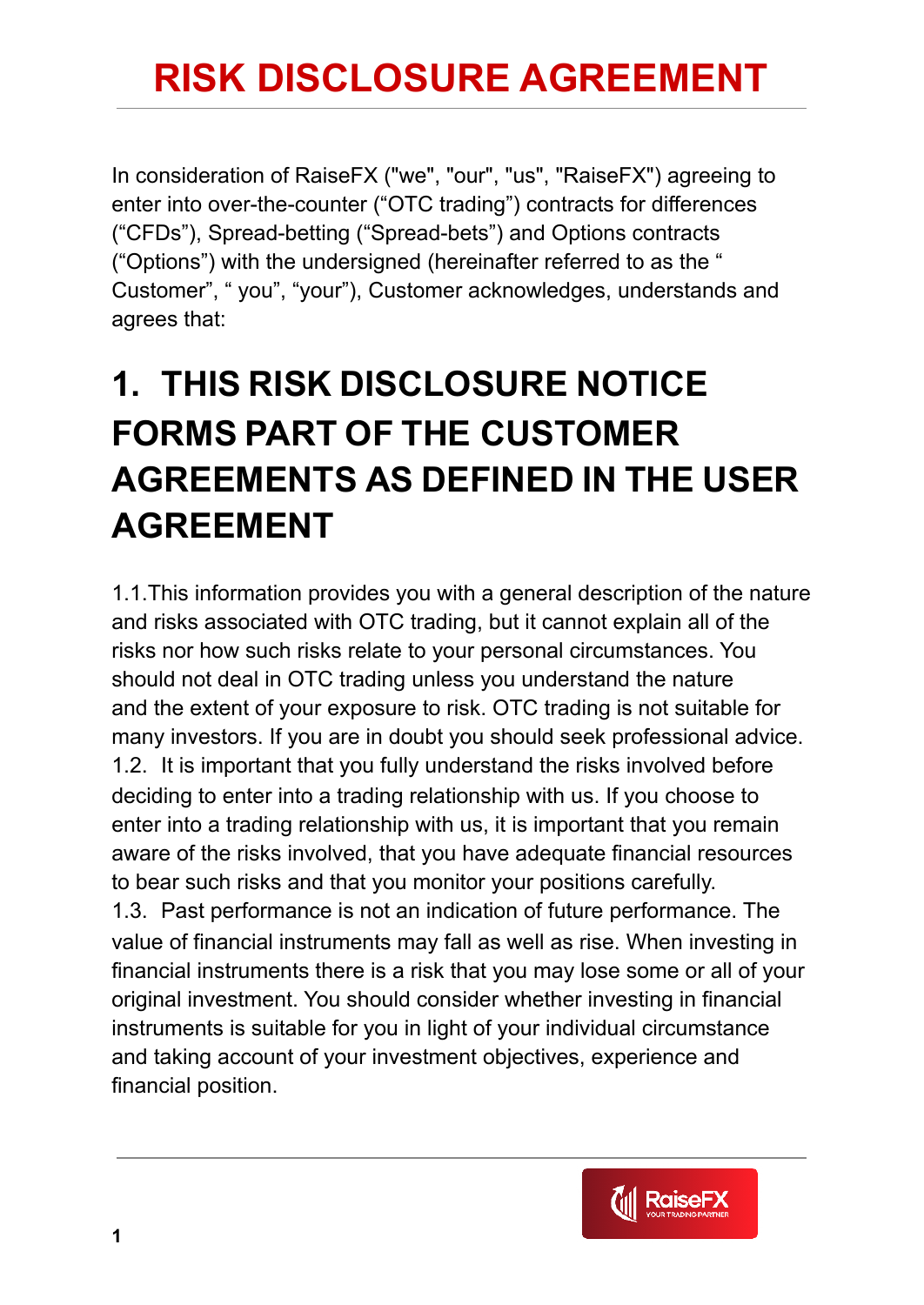#### **2. APPROPRIATENESS**

2.1. We are under a regulatory duty to assess whether OTC Trading is appropriate for you. When we process your application to open an account with us, we conduct an assessment as to whether you have sufficient knowledge and experience to understand the risks involved in OTC Trading based on the information you provide. We will warn you on the basis of the information you provide whether OTC Trading is not appropriate. If you decide to continue and open an account with us, you are confirming that you are aware of and understand the risks.

2.2. We may also ask you for information about your financial assets and earnings. We do not monitor on your behalf whether the amount of money that you have sent us or your profits and losses are consistent with that information. It is up to you to assess whether your financial resources are adequate and what level of risk you take.

### **3. ONLY INVEST MONEY YOU CAN AFFORD TO LOSE**

Do not invest with money you cannot afford to lose. OTC trading carries a high degree of risk and due to fluctuations in value, the customer may not get back the amount invested.

## **4. OTC DERIVATIVES**

Positions opened with RaiseFX are not traded on any exchange. The prices and other conditions are set by RaiseFX, subject to any obligations we have to provide best execution, to act reasonably and in accordance with the customer agreement and our order execution policy. Each OTC trade that you open through the Trading Platform results in you entering into a contract with RaiseFX; these contracts can only be closed with RaiseFX and are not transferable to any other person or

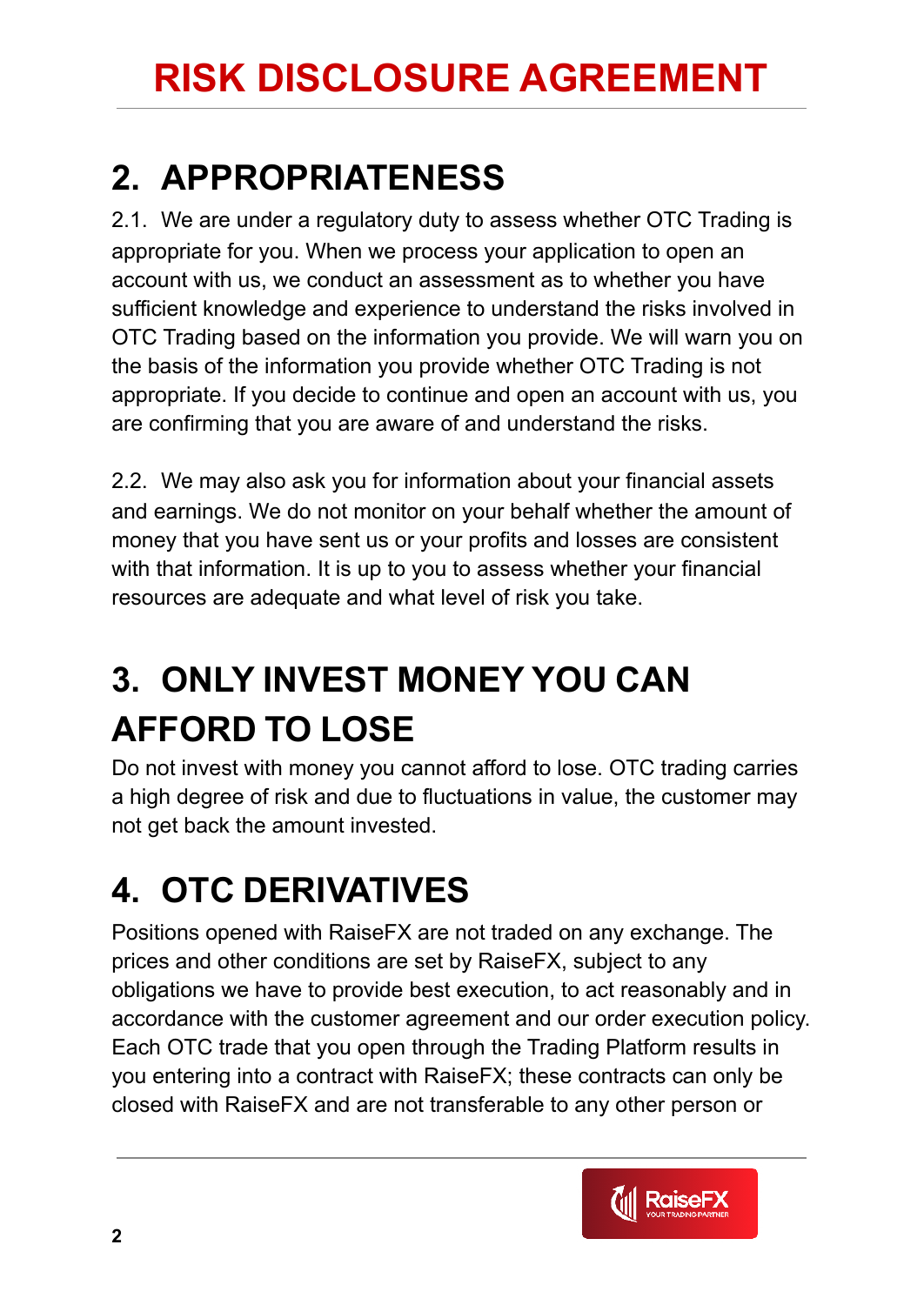entity. There is no central clearing and no guarantee by any other party of RaiseFX's payment obligations to the Customer, this Customer is exposed to credit risk with RaiseFX.

#### **5. NO RIGHTS TO THE UNDERLYING INSTRUMENT**

5.1. CFDs and Spread-bets do not provide any right to the underlying instruments, or in the case of CFDs referenced to shares, to voting rights.

5.2. You are trading with CFDs, which means that you enter into a contract with us for the difference between the value of an instrument as specified on the Trading Platform at the time of opening a transaction, and the value of such instrument at the time of closing the transaction. You are not entitled to ownership of the underlying asset of such a contract e.g. the actual Shares or the Rights offered in a Rights Issue event or the Shares offered in an Options contract. There is no delivery of the underlying asset.

#### **6. TRADING PLATFORM**

The Customer is warned that when trading in an electronic platform he assumes risk of financial loss which may be a consequence of amongst other things:

a) Failure of Customer's devices, software and poor quality of connection;

b) RaiseFX or Customer's hardware or software failure, malfunction or misuse;

- c) Improper work of Customer's equipment;
- d) Wrong setting of Customer's Terminal;
- e) Delayed updates of Customer's Terminal.

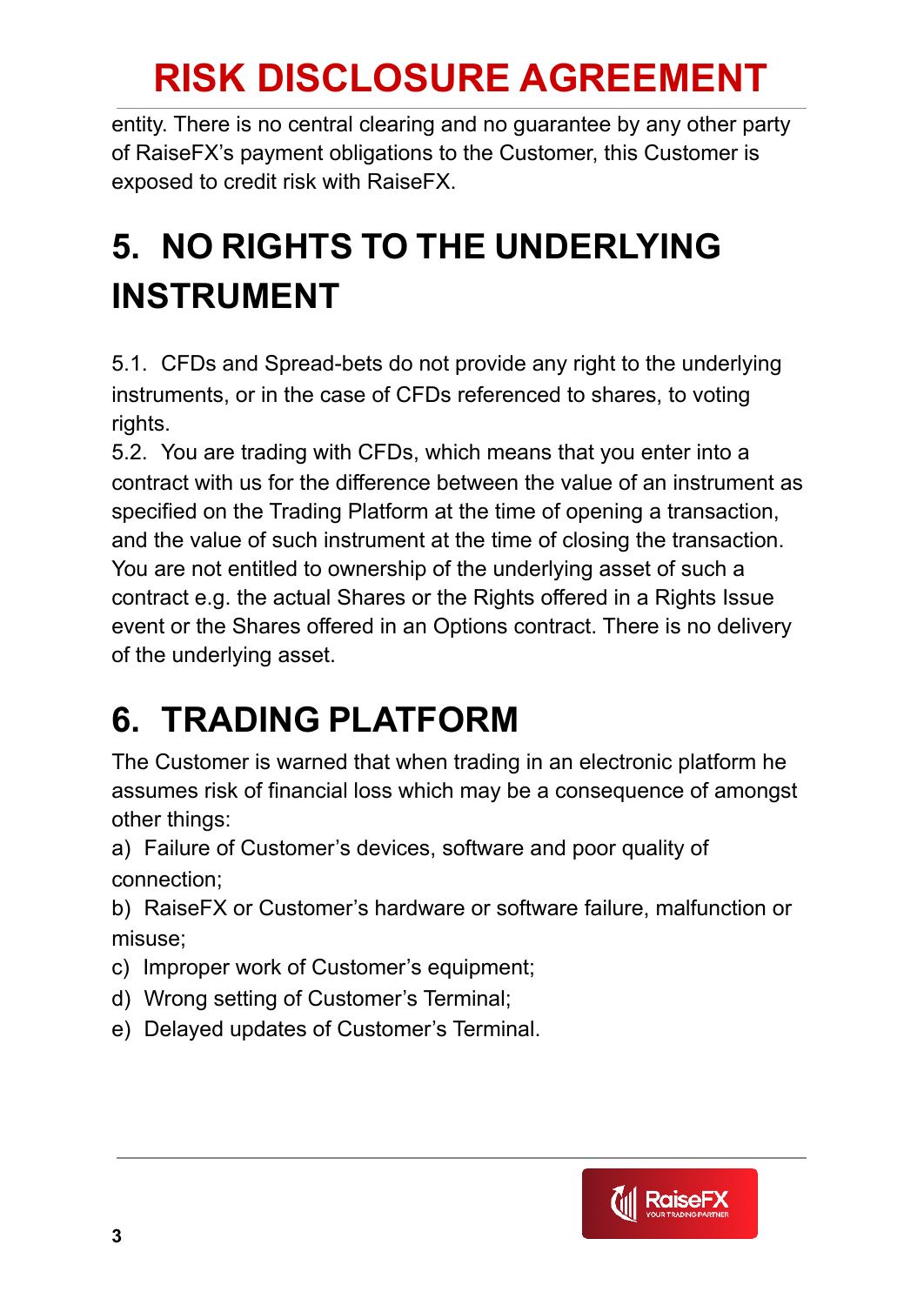#### **7. MAGNIFIED LOSSES**

The nature of margin trading markets means that both profits and losses can be magnified, and you could incur very large losses if your position moves against you. To avoid incurring large losses, where possible, you should use the risk management tools offered by RaiseFX. Please note you cannot lose more than the balance on your Trading Account.

## **8. OTC TRADING IS NOT SUITED FOR LONG TERM INVESTMENT**

OTC trading is not suited to the long-term investor. If you hold a CFD open over a long period of time the associated costs increase, and it may be more beneficial to buy the underlying asset instead.

#### **9. POTENTIAL RISKS**

9.1. Before you open a trade with us we require you to lodge money with us as Initial Margin and, in order to keep a Transaction open, you must ensure that the amount in your Trading Account exceeds the Maintenance Margin. The Initial Margin will differ between Instruments and the amounts will be indicated on the Trading Platform. This means that you will be trading using 'leverage' or 'gearing' and this can work for or against you; a small price movement in your favour can result in a high return on the Initial Margin placed for the trade, but a small price movement against you may result in substantial losses.

9.2. Trading CFDs on leverage means you can secure a significantly larger exposure to an underlying asset for a relatively small initial margin. However, the use of leverage magnifies the size of your trade, which means your potential gain and your potential loss are equally magnified. Therefore, you should closely monitor all of your open positions to manage the risk of large losses.

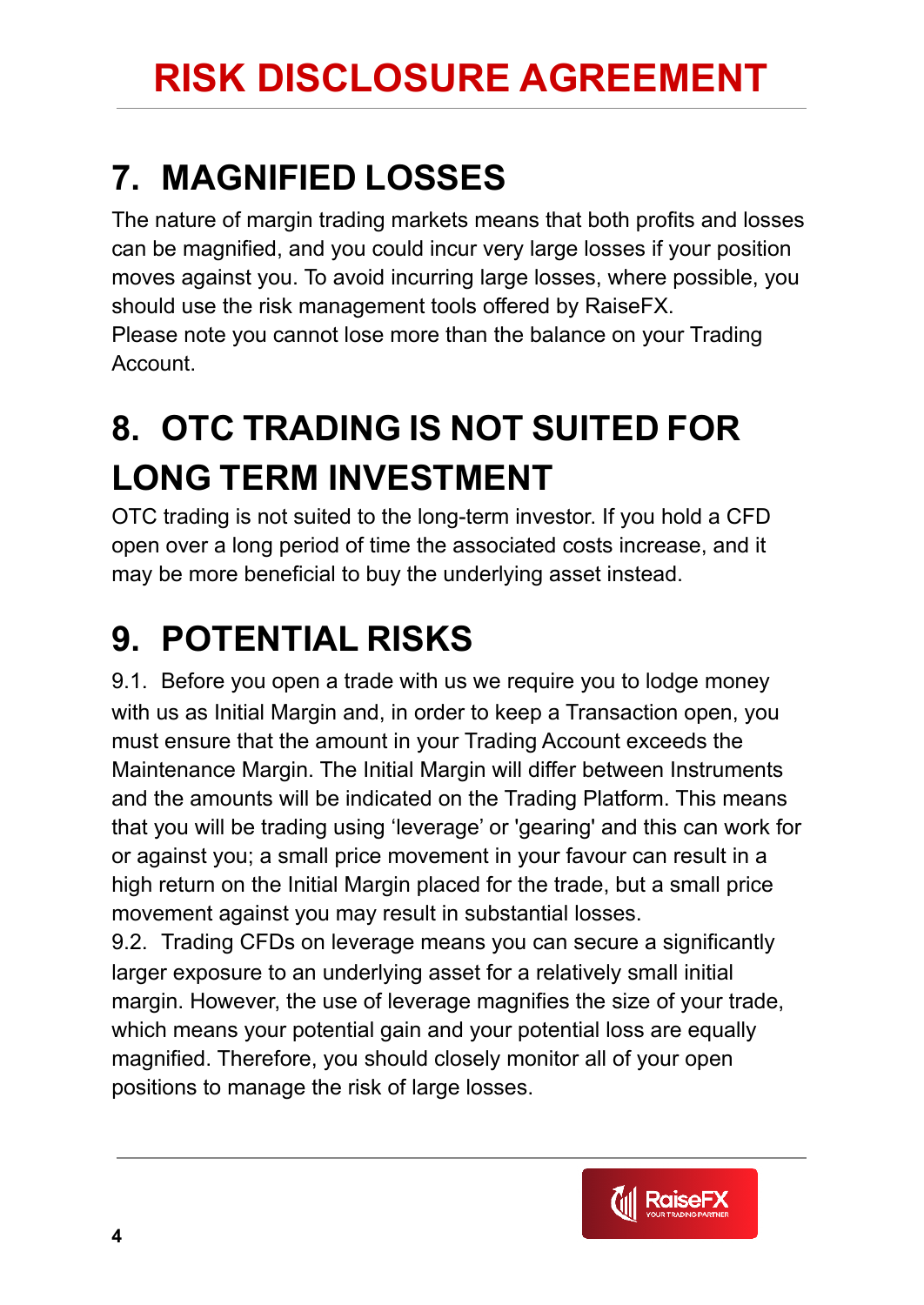9.3. We will further require you to ensure that the amount in your Trading Account exceeds the Maintenance Margin in order to keep a Transaction open. Therefore, if our price moves against you, you may need to provide us with substantial additional Margin, at short notice, to maintain your open trades. If you do not do this, we will be entitled to close one or more or all of your trades. You will be responsible for any losses incurred.

9.4. You should also be aware that under our Customer Agreement we are entitled, at our sole discretion, to make a Margin Call. Under the Customer Agreement, you are required to satisfy any Margin Calls immediately, by any applicable means in the time prescribed by us. If you do not do this, we will be entitled to close one, or more, or all of your trades.

9.5. At Expiration, Options that are in the money will be automatically closed out at intrinsic value, that is, in the case of Call Options, the amount by which the closing price of the specified FX/CFD exceeds the strike price, and in the case of Put Options, the amount by which the Strike exceeds the closing price of the specified FX/CFD. For long Call and short Put positions, the closing price will be the prevailing bid price of the underlying FX/CFD at Expiration; and for short Call and long Put positions, the closing price will be the prevailing ask (offer) price of the underlying FX/CFD, as determined by Ava in its sole discretion. Options that are not in the money will expire worthless.

9.6. RaiseFX quotes variable spreads on Options. Variable option spreads are affected by actual market conditions, which are beyond our control. RaiseFX does not guarantee any maximum or minimum quotable option spreads. There may be times when Options quotes are not available in some underlying assets.

9.7. Risks Related to Long CFD or Spread-bet positions

9.7.1. Being long means you are speculating that the market price of the underlying will rise between the time of the open and close of the position. As holder of a long position, you will generally make a profit if the market price of the underlying rises whilst your long position is open.

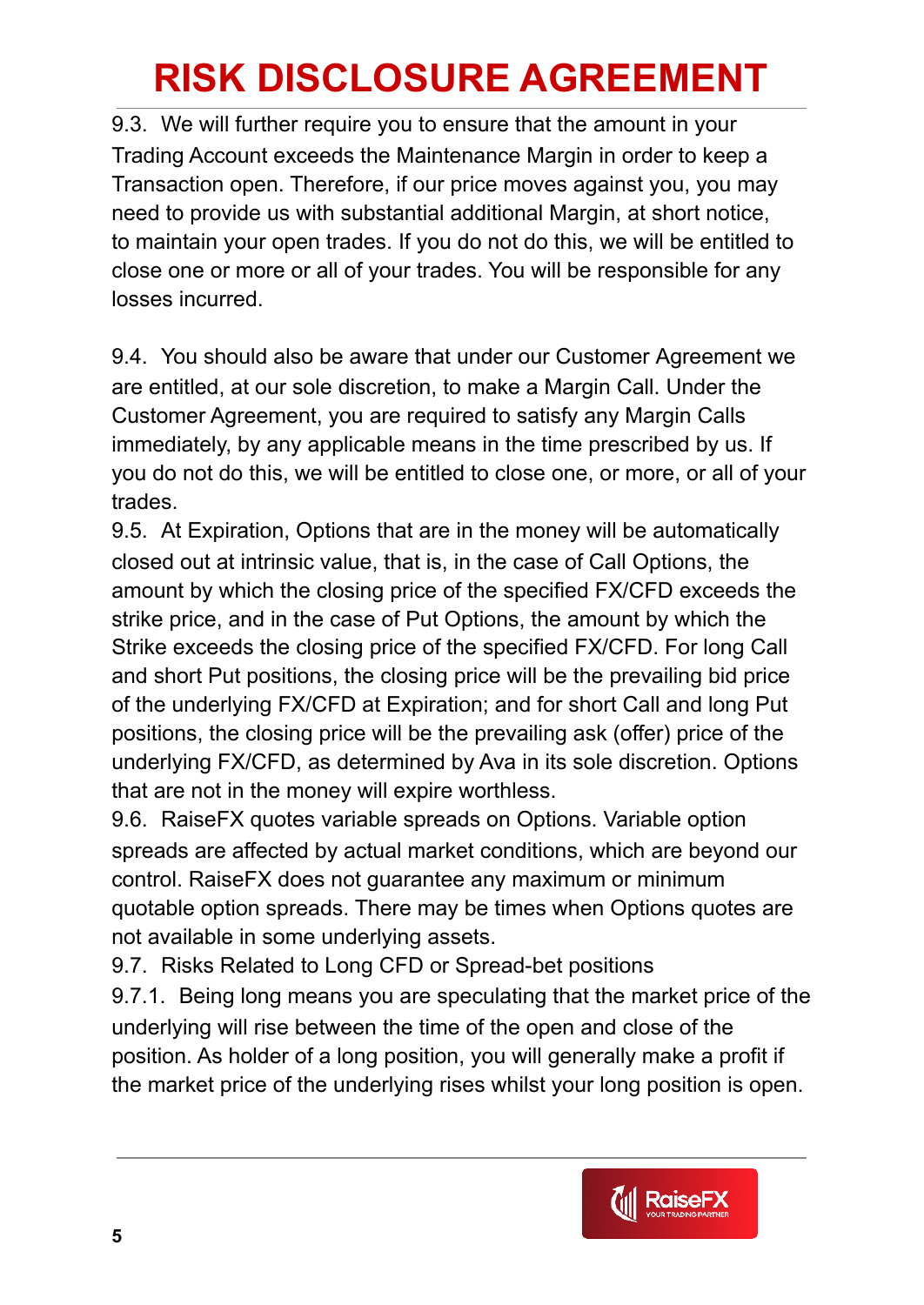On the contrary, you will generally suffer a loss, if the market price of the underlying falls whilst your long position is open. Your potential loss may therefore be bigger than the initial margin deposited. In addition, you might suffer a loss due to the closing of your position, in case you do not have enough liquidity for the margin on your account in order to maintain your position open.

9.8. Risks Related to short CFD or Spread-bet positions 9.8.1. Being short means, you are speculating that the market price of the underlying will fall between the time of the open and close of the position. As holder of a short position, you will generally make a profit if the market price of the underlying falls whilst your short position is open. On the contrary, you will generally suffer a loss, if the market price of the underlying rises whilst your short position is open. Your potential loss may therefore be bigger than the initial margin deposited. In addition, you might suffer a loss due to the closing of your position, in case you do not have enough liquidity for the margin on your account in order to

maintain your position open.

### **10. NOT SUITABLE AS INCOME**

10.1. The inherent concept of CFDs means they are not suitable for an investor seeking an income from their investments, as the income from such investments may fluctuate in value in money terms. For an investment in an OTC product, which is not a readily realisable investment, it may be difficult to sell or realise the investment and obtain reliable information about its value or the extent of the risks to which it is exposed.

### **11. FLUCTUATIONS IN THE MARKET**

11.1. It is important that you comprehend the risks associated with trading on a market as fluctuations in the price of the underlying market will have an effect on the profitability of the trade. For example: the value of investments denominated in foreign currencies may diminish or increase due to changes in the rates of exchange.

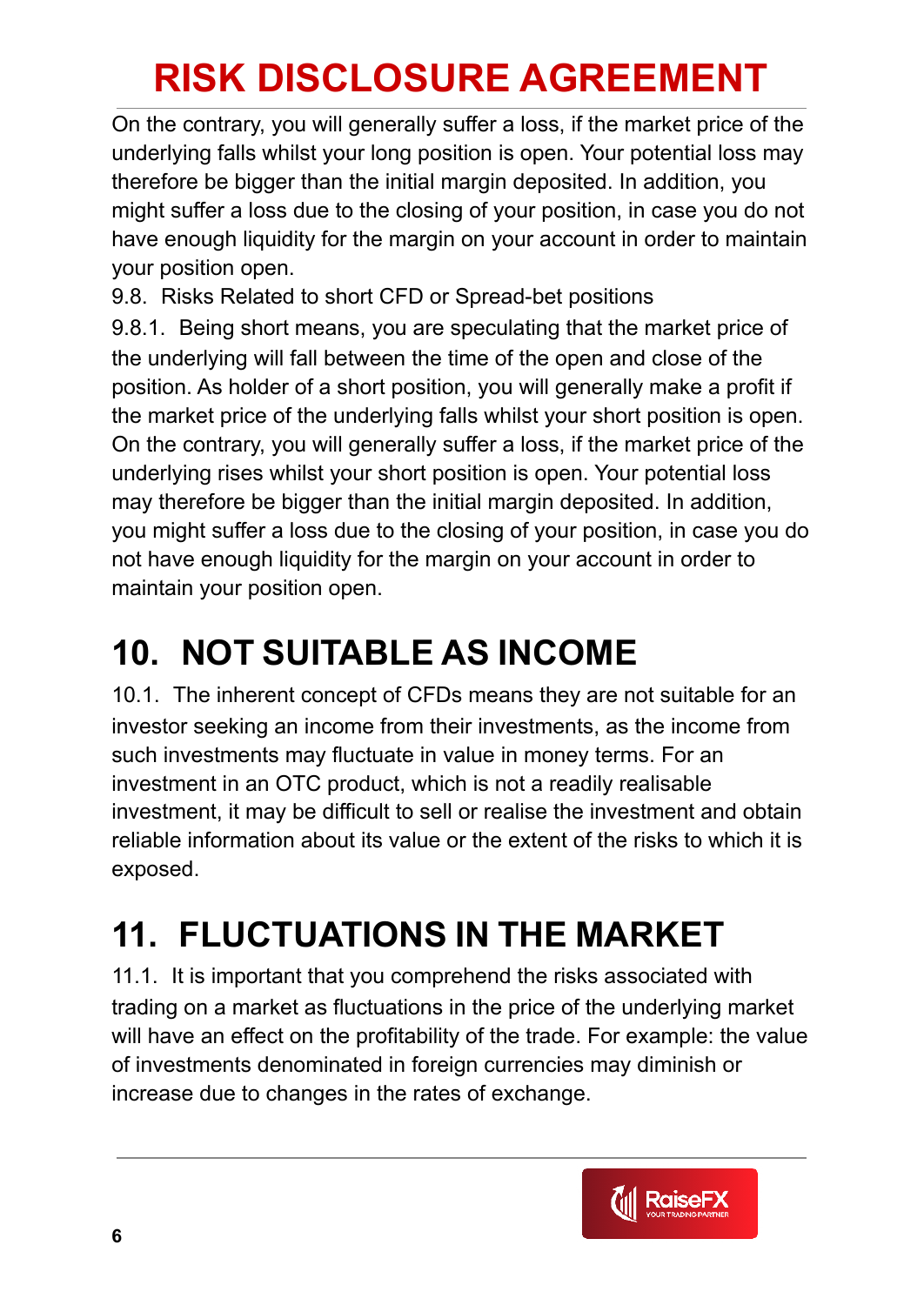11.2. Slippage is the difference between the expected price of a Transaction, and the price the Transaction is actually executed at. Slippage often occurs during periods of higher volatility (for example due to news events) making an Order at a specific price impossible to execute, when market orders are used, and also when large Orders are executed when there may not be enough interest at the desired price level to maintain the expected price of trade.

## **12. ABNORMAL MARKET CONDITIONS**

12.1. The Customer acknowledges that under Abnormal Market Conditions the period during which the Orders are executed may be extended or it may be impossible for Orders to be executed at declared prices or may not be executed at all.

## **13. NEED TO MONITOR POSITIONS**

13.1. Because of the effect of leverage and therefore the speed at which profits or losses can be incurred it is important that you monitor your positions closely. It is your responsibility to monitor your trades.

13.2. Markets are subject to many influences which may result in rapid price fluctuations. Because of market volatility, there is no CFD transaction available via our trading platform that can be considered "risk free". Given the potential levels of volatility in markets, it is recommended that you closely monitor your transactions at all times. For example: the value of investments denominated in foreign currencies will be impacted by both changes in the rates of exchange and market movement.

## **14. OPERATIONAL RISKS**

14.1. Operational risks with RaiseFX on your computer are inherent in every OTC transaction. For example, disruptions in RaiseFXs's operational processes such as communications, computers, computer or mobile networks or external events may lead to delays in the execution

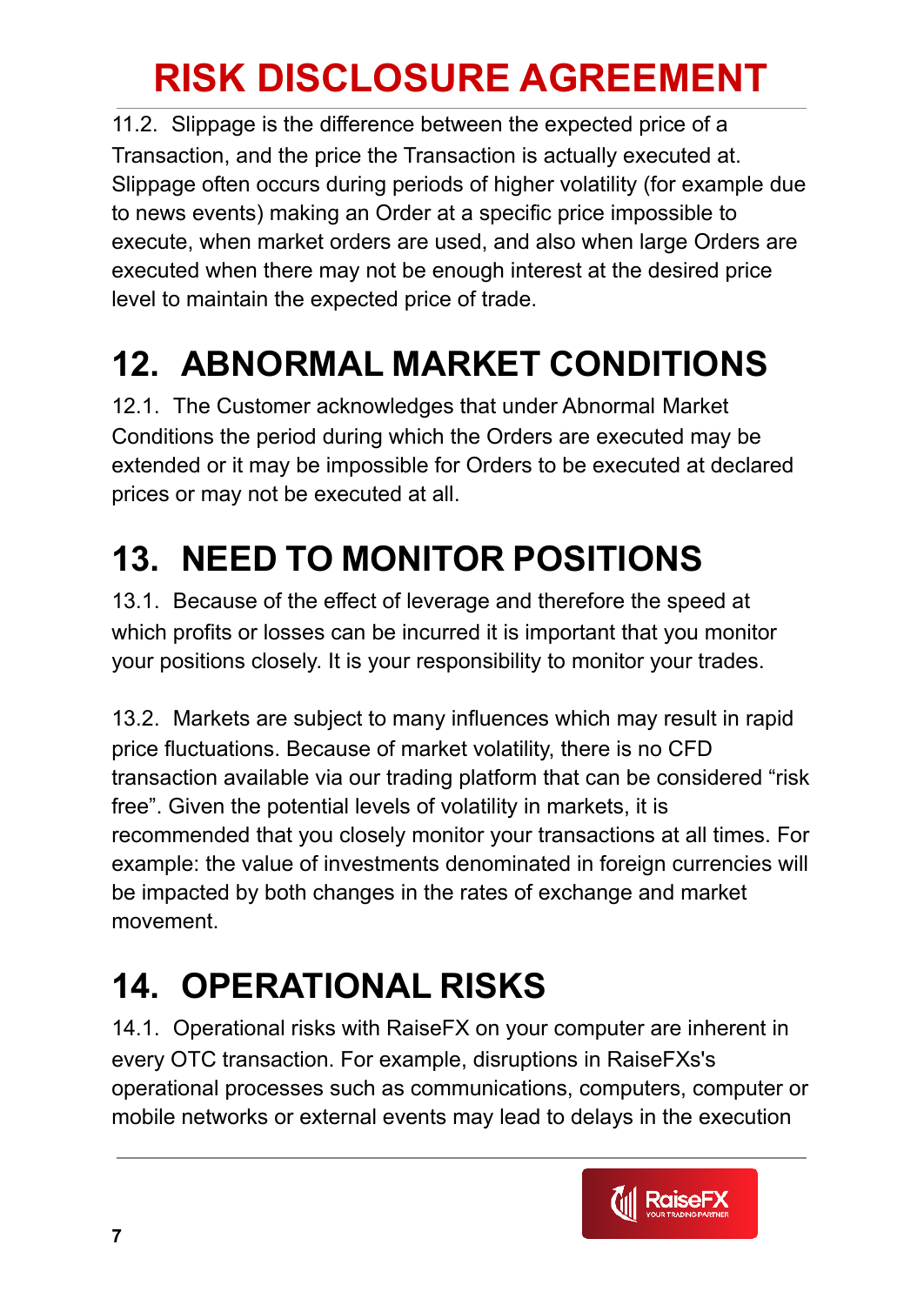and settlement of a transaction. RaiseFX does not accept or bear any liability whatsoever in relation to the operational processes of RaiseFX, except to the extent that it is caused by the fraud, negligence or dishonesty by RaiseFX.

14.2. In connection with the use of computer equipment and data, the Customer bears the following risks amongst other risks, in which cases RaiseFX has no liability of any resulting loss:

a) Power cut of the equipment on the side of the Customer or the provider, or communication operator (including voice communication) that serves the Customer;

b) Physical damage (or destruction) of the communication channels used to link the Customer and provider (communication operator), provider, and the trading or information server of the Customer;

c) Outage (unacceptably low quality) of communication via the channels used by the Customer, or RaiseFX or the channels used by the provider, or communication operator (including voice communication) that are used by the Customer or RaiseFX;

d) Wrong or inconsistent with requirements settings of the Customer Terminal;

e) Untimely update of the Customer Terminal;

f) The use of communication channels, hardware and software, generate the risk of non-reception of a message (including text messages) by the Customer from RaiseFX;

g) Upon confirmation of an order placed over the telephone, Customer has bought or sold and cannot cancel the Market Order. By placing a Market Order over the telephone, Customer acknowledges and agrees to such immediate execution and accepts the risk of this immediate execution feature.

h) Malfunction or non-operability of the Platform, which also includes the Customer Terminal.

14.3. The Customer may suffer financial losses caused by the materialization of the above risks, RaiseFX accepting no responsibility or

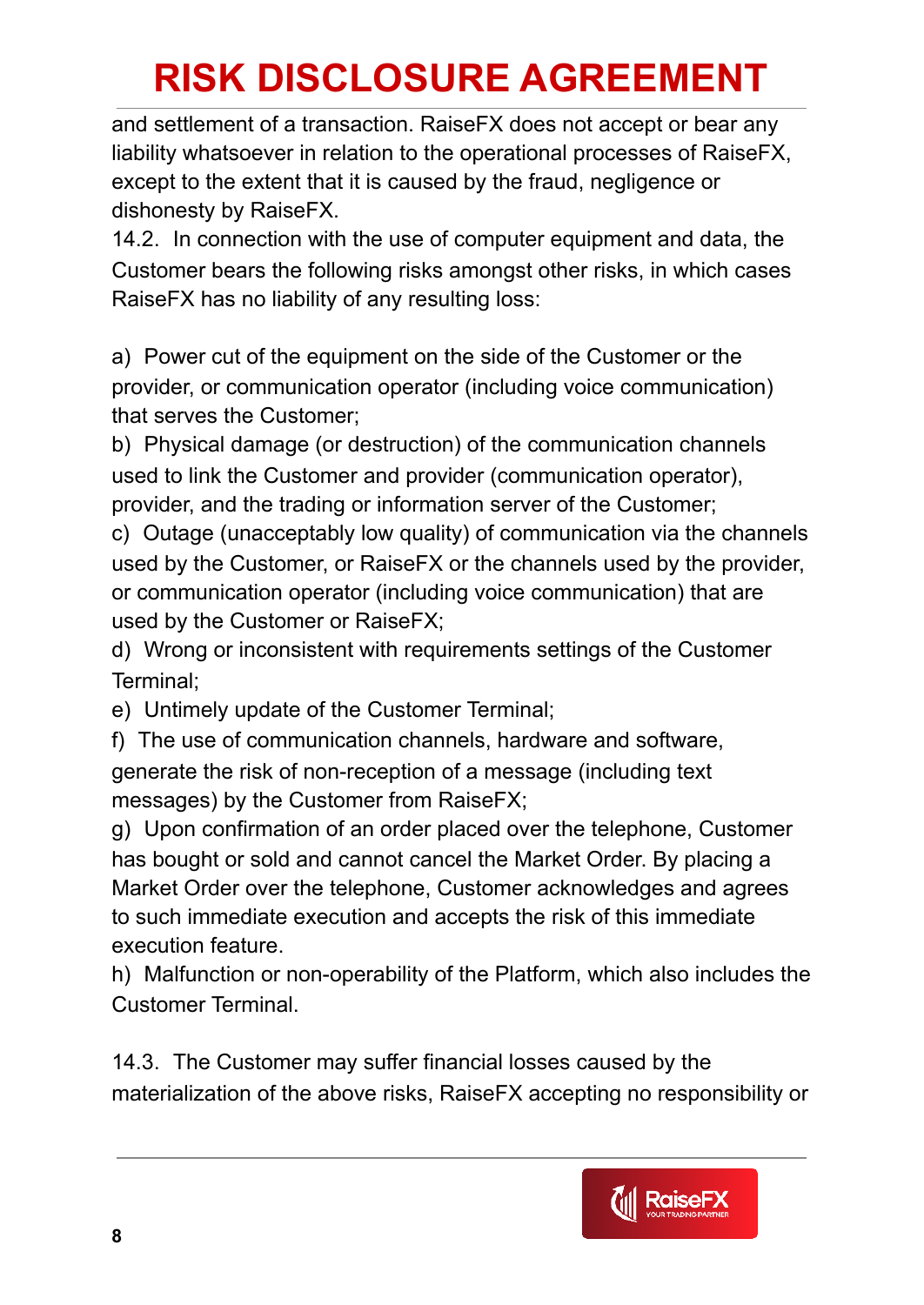liability in the case of such a risk materializing and the Customer shall be responsible for all related losses he may suffer.

### **15. QUOTING ERRORS**

Should a quoting error occur RaiseFX is not liable for any resulting errors in account balances and reserves the right to make necessary corrections or adjustments to the relevant Account.

Any dispute arising from such quoting errors will be resolved on the basis of the fair market value, as determined by RaiseFX in its sole discretion and acting in good faith, of the relevant market at the time such an error occurred. In cases where the prevailing market represents prices different from the prices we have posted on our screen, we will attempt, on a best efforts basis, to execute Transactions on or close to the prevailing market prices. These prevailing market prices will be the prices, which are ultimately reflected on the Customer statements. This may or may not adversely affect the Customer's realized and unrealized gains and losses.

### **16. COMMUNICATION BETWEEN THE CUSTOMER AND RaiseFX**

16.1. The Customer shall accept the risk of any financial losses caused by the fact that the Customer has received with delay or has not received at all any notice from RaiseFX.

16.2. The Customer acknowledges that the unencrypted information transmitted by e-mail is not protected from any unauthorised access. 16.3. RaiseFX takes no responsibility if unauthorized third persons have access to information, including electronic addresses, electronic communication and personal data, access data when the above are transmitted between RaiseFX and the Customer or when using the internet or other network communication facilities, or any other electronic means.

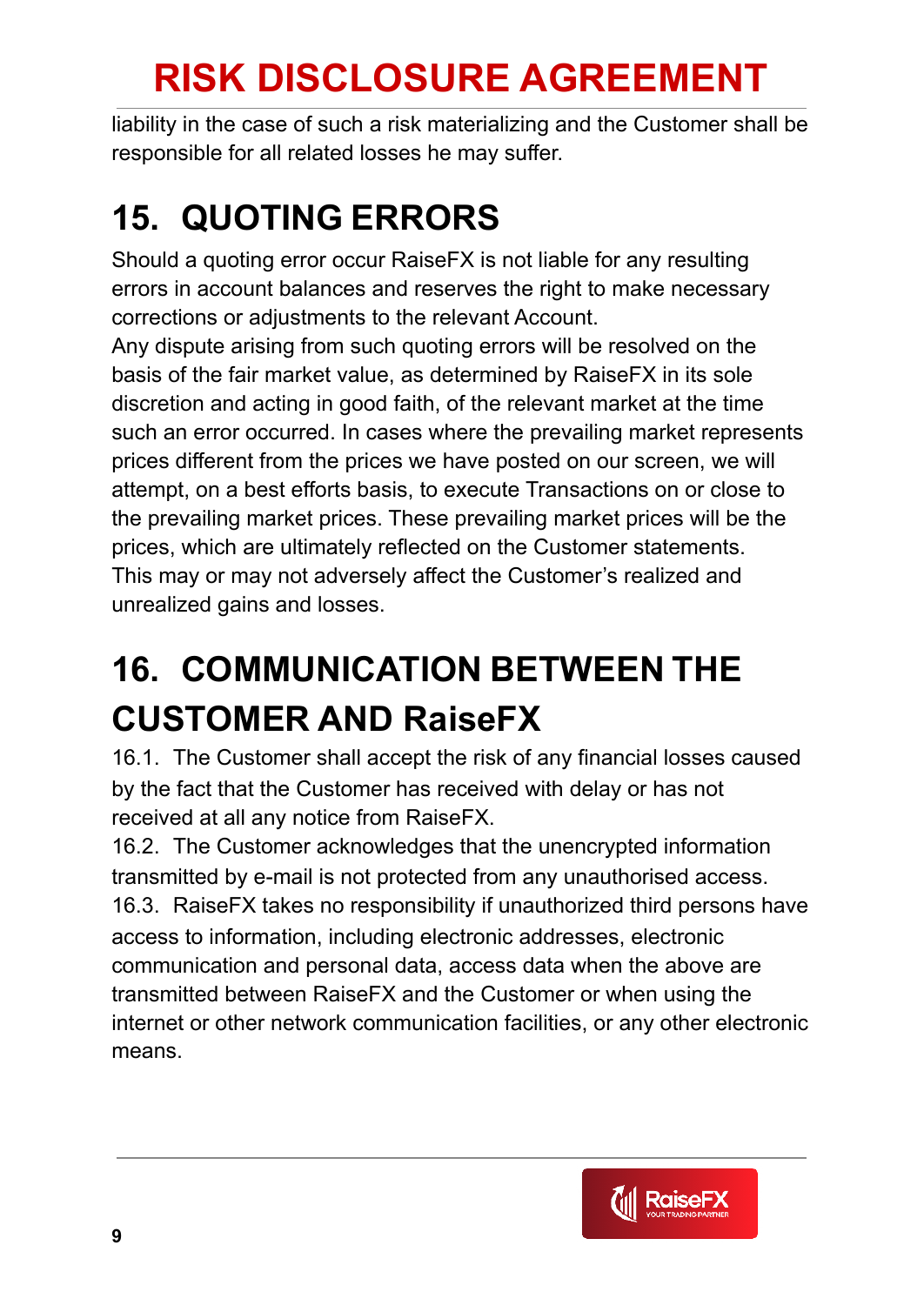#### **17. FORCE MAJEURE EVENTS**

17.1. In case of a Force Majeure Event RaiseFX may not be in a position to arrange for the execution of Customer Orders or fulfil its obligations under the agreement with the Customer.

As a result the Customer may suffer financial loss.

17.2. RaiseFX will not be liable or have any responsibility for any type of loss or damage arising out of any failure, interruption, or delay in performing its obligations under the User Agreement where such failure, interruption or delay is due to a Force Majeure event.

## **18. CURRENCY RISK**

Customers should be aware that OTC trades denominated in a currency other than their home currency have the additional risk associated with currency fluctuations.

### **19. NON-ADVICE AND RECOMMENDATIONS**

19.1. When placing Orders with RaiseFX, RaiseFX will not advise the Customer about the merits of a particular Transaction or give him any form of investment advice and the Customer acknowledges that the Services do not include the provision of investment advice in OTC trades or the Underlying Markets. The Customer alone will enter into Transactions and take relevant decisions based on his own judgement. In asking RaiseFX to enter into any Transaction, the Customer represents that he has been solely responsible for making his own independent appraisal and investigation into the risks of the Transaction. He represents that he has sufficient knowledge, market sophistication, professional advice and experience to make his own evaluation of the merits and risks of any Transaction. RaiseFX gives no warranty as to the suitability of the products traded under this Agreement and assumes no fiduciary duty in its relations with the Customer.

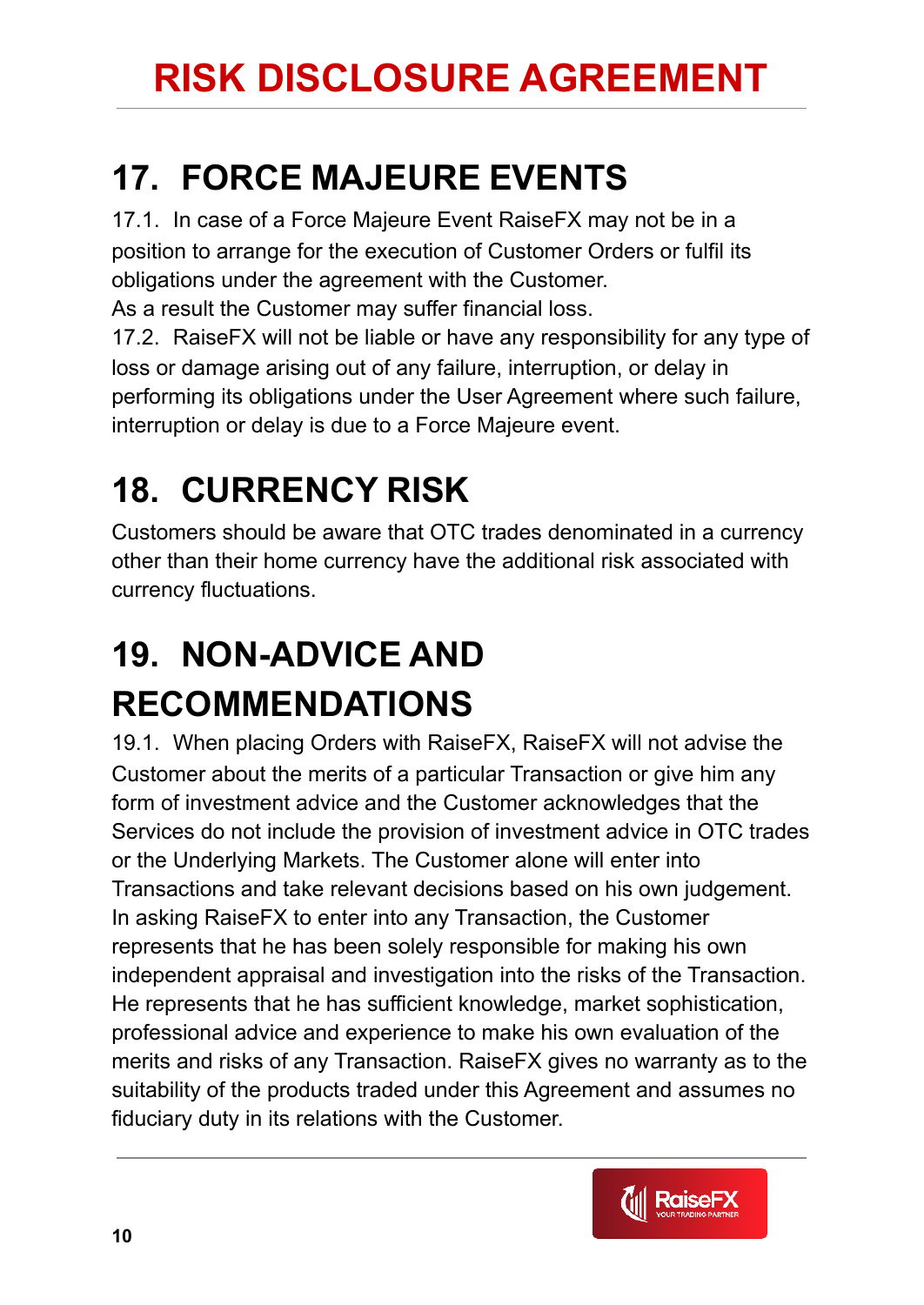19.2. RaiseFX will not be under any duty to provide the Customer with any legal, tax or other advice relating to any Transaction. The Customer should seek independent expert advice if he is in any doubt as to whether he may incur any tax liabilities. The Customer is hereby warned that tax laws are subject to and may change from time to time.

#### **20. CHARGES AND TAXES**

20.1. There is a risk that the Customer's trades in any Financial Instruments may be or become subject to tax and/or any other duty for example, due to changes in legislation or Customer's personal circumstances. RaiseFX does not offer tax advice.

20.2. The Customer is responsible for any taxes and/or any other duty which may accrue in respect of his trades.

### **22. OTC TRADING OF CRYPTOCURRENCIES**

22.1. Cryptocurrencies markets are decentralized and non-regulated, which means that there is no central bank that can take corrective measures to protect the value of cryptocurrencies in a crisis or issue more currency. As a result, OTC Trading of cryptocurrencies involves a high risk of loss of funds over a short period of time due to high market volatility, execution issues and industry-specific disruptive events, including, but not limited to, discontinuation, regulatory bans and other malicious actors within cryptocurrency ecosystems.

22.2. OTC Trading of cryptocurrencies is not appropriate for all investors and therefore, any person wishing to trade in cryptocurrencies should have detailed and updated knowledge and expertise in these specific instruments. Customers should always be fully aware and understand the specific characteristics and risks related to OTC Trading.